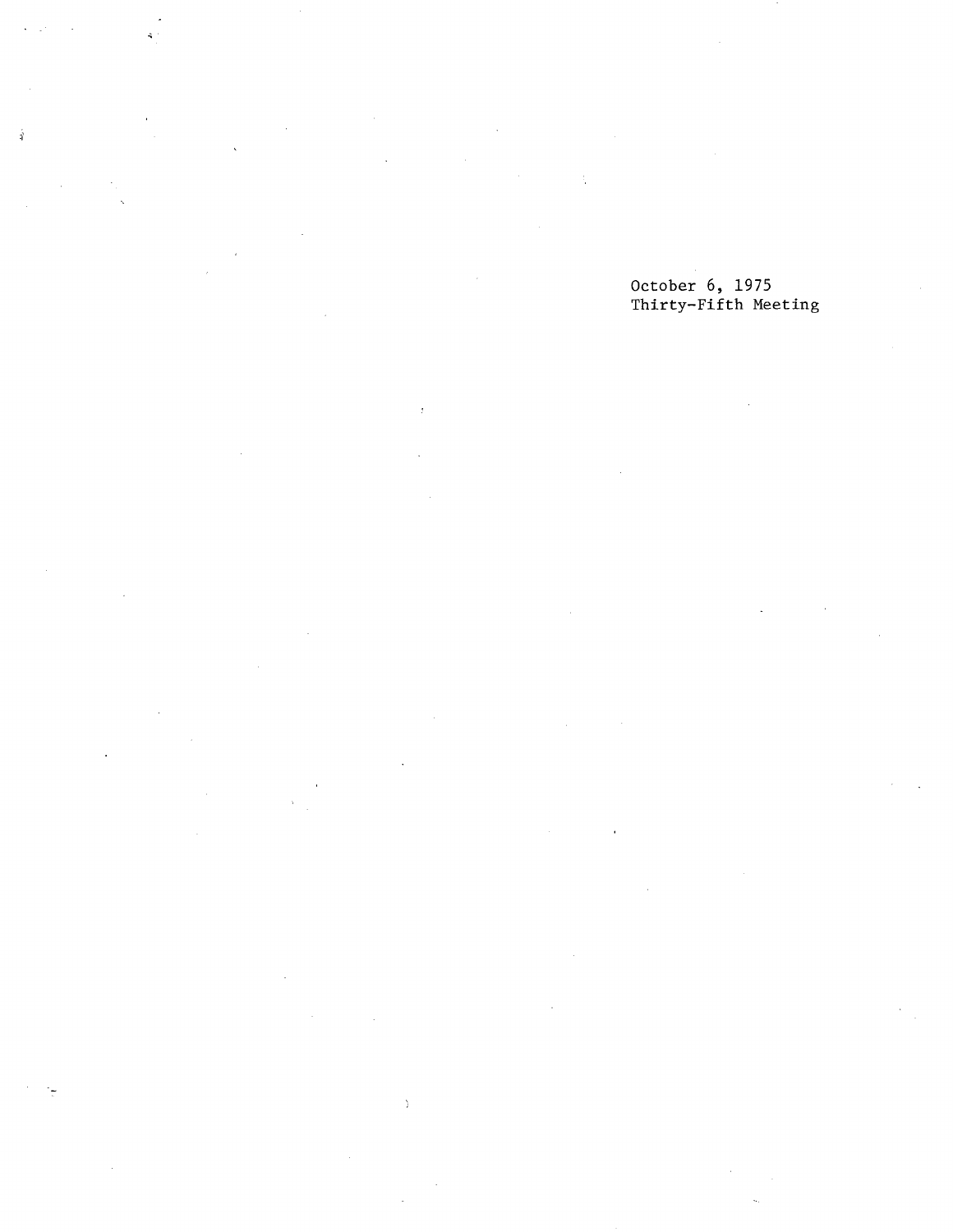#### **THE UNIVERSITY OF MANITOBA**

# **Inter-Departmental Correspondence**

## DATE September 29,1975

| TO       | Members of the Executive Committee of Faculty Council of Science |  |  |  |  |
|----------|------------------------------------------------------------------|--|--|--|--|
| FROM     | G. Richardson, Secretary                                         |  |  |  |  |
|          |                                                                  |  |  |  |  |
| SUBJECT: |                                                                  |  |  |  |  |

The thirty-fifth meeting of the Executive Committee of the 4 Faculty Council of Science has been scheduled for Monday, October 6, 1975, at 2:40 p.m. in the Faculty Conference Room, 250 Allen.

### A G E N D A

- 1. Approval of the minutes of the thirty-fourth meeting of July 31, 1975.
- 2. Matters arising therefrom.
	- $(a)$ Four-year General Degree Program - Chairman's enquiry to Senate for further instructions on how to proceed.
	- $(b)$ Challenge Exams.
	- (c) Senate Appeals Committee.
	- Letter from Dr. Dunn re Chemistry Departmental by-laws.  $(d)$
	- $(e)$ Notice of Senate's approval of Science's Examinations Regulations.
	- Notice of N.E.M.P.'s new name.  $(f)$
- 3. Consideration of the departmental council by-laws for the Departments of Statistics, Computer Science and B.T.U. (attached)
- 4. Determination of a mode of election of members and chairman of the Science Graduate Course Approvals Committee. (Carry over from last meeting.)
- 5. Consideration of the course changes for the Faculty.
- 6. Letter from Dr. Gesser re a Science Faculty centennial year lecture series. (letter attached)
- 7. Other business.

/ fk

Enclosures

R1c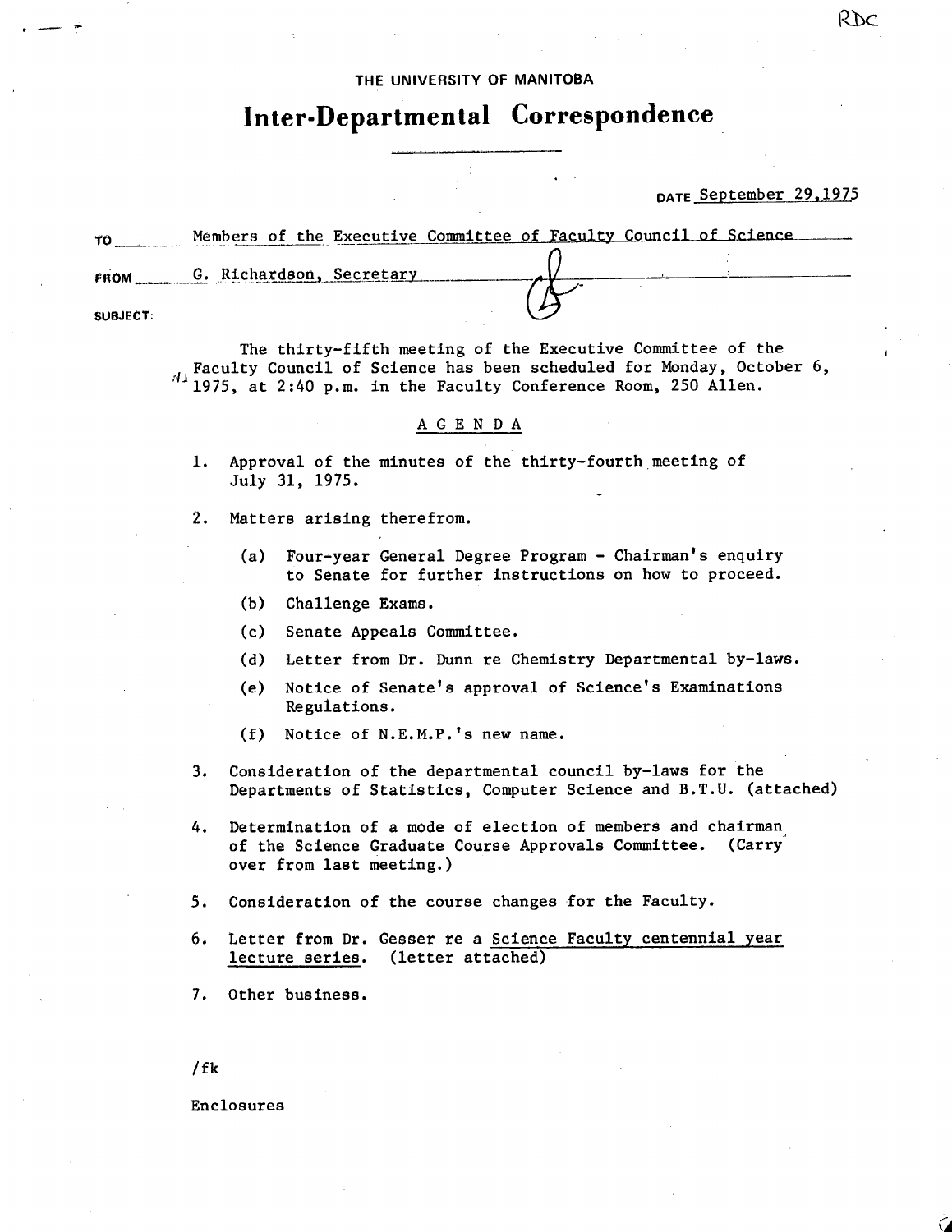The minutes of the 35th meeting of the Executive Committee of Faculty Council held on Monday, October 6, 1975 at 2.40 p.m. in the Faculty Conference Room, 250 Allen Building.

 $\mathscr{Y}^{\iota}$ 

Members present: Dr. R. D. Connor, Chairman

Dr. N. E. R. Campbell Dr. H. Duckworth Dr. K. Stewart Dr. G. Losey Dr. J. Berry Mr. B. Smith Dr. N. Davison Dr. D. Burton Dr. J. Wèstmore Mr. G. Richardson, Secretary

Regrets: Dr. J. M. Stewart

The Minutes of the 34th meeting held on July 31,1975 were approved.  $1.$ Davison (Duckworth).

#### Matters arising therefrom:  $2.$

FOur Year General Degree Program - word received from the Senate Executive Committee was that Science should continue its study on this program.

 $(2)$  Challenge Examinations - as reported at the last Executive meeting, the material collected by the faculty had been forwarded to the Senate Committee charged with this study; to date we have heard nothing from them.  $(3)$  Senate Appeals Committee - the Chairman referred to the letter that he had sent to this committee and stated that although there has been some communication on this matter, nothing final has been received yet. Department of'Chemistry Departmental Council Bylaws - the Committee noted the letter received from the Acting Head of the Department, which agreed to delete the clause that the Executive Committee had questioned at its last meeting.

A question as to the possible procedure for handling the Departmental Council Bylaws once Faculty Council had viewed them was raised by Dr. Davison. The Chairman in reply stated that as the Bylaws were passed by Faculty Council they would be forwarded to Senate; they would not be held until all Science Departmental Bylaws had been passed. As the Senate Committee on Rules and Procedures had already vetted the Bylaws, Senate approval would be automatic and the councils could begin to operate once accepted by Faculty Council.

., 2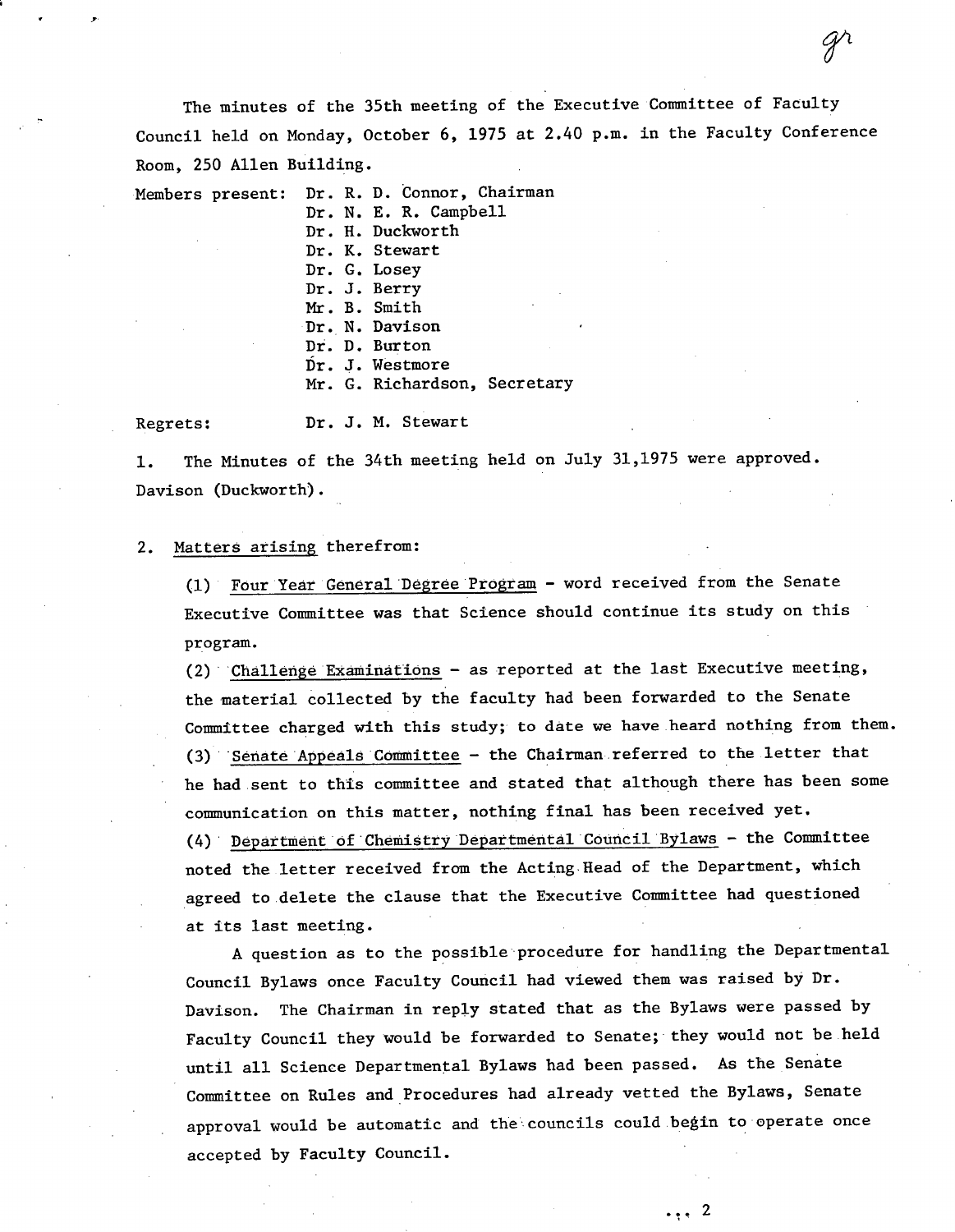(5) Naming of North East Multi-Purpose Building  $-$  The Chairman informed the Committee members that the Senate had approved, and the Board of Governors had received their approval, for the new name for the North East Multi-Purpose Building, i.e. "Machray Hall". He asked the members what their feeling was about the possibility of having a formal opening ceremony officially naming the building and the planetarium  $-$  The R. J. Lockhart Planetatium. The members generally thought that this was a good idea and suggested that possibly the naming could be in conjunction with the Anglican Centenary. The following motion was made: Losey (Duckwotth):

> "that Vice-President Fyles be asked to prepare for a formal opening of North East Multi-Purpose

Building".

#### CARRIED

It was noted that this would include the planetarium and the provision of suitable plaques for each. It was thought fitting that the Bishop of Rupertsland be invited to the unveiling of the Machray Hall plaque and also any members of the Machray family presently in Winnipeg.

## 3. Science Graduate Course Approvals Committee

The Chairman explained that when this committee was first formed. it had been set up with one representative from each Department and a Chairman chosen by himself. This was first done about 1967 and had operated since that time with the same Chairman. However now that the Chairman had resigned, some question arose as to whether or not this procedure of the Dean selecting a Chairman was proper. In attempting to find out the Dean had contacted the Faculty of Graduate Studies and they advised him that they knew of no'. formal mechanism for selecting a Chairman, or for that matter, the committee members. They had no policy on this point. Therefore, in order to get this committee operative the Dean had again asked one of the members to act as Chairman (Dr. Kelly of the Physics Department). He was now asking the Executive Committee for their ratification of his action. The members felt that so long as each Department had their own elected/appointed representative there should be no problem with this procedure. It was moved, Smith (Westmore) that:

> "the departmental councils shall determine the method of selection of the departmental representatives for this committee and the Chairman would be named by the Dean".

> > CARRIED

 $, 1, 3$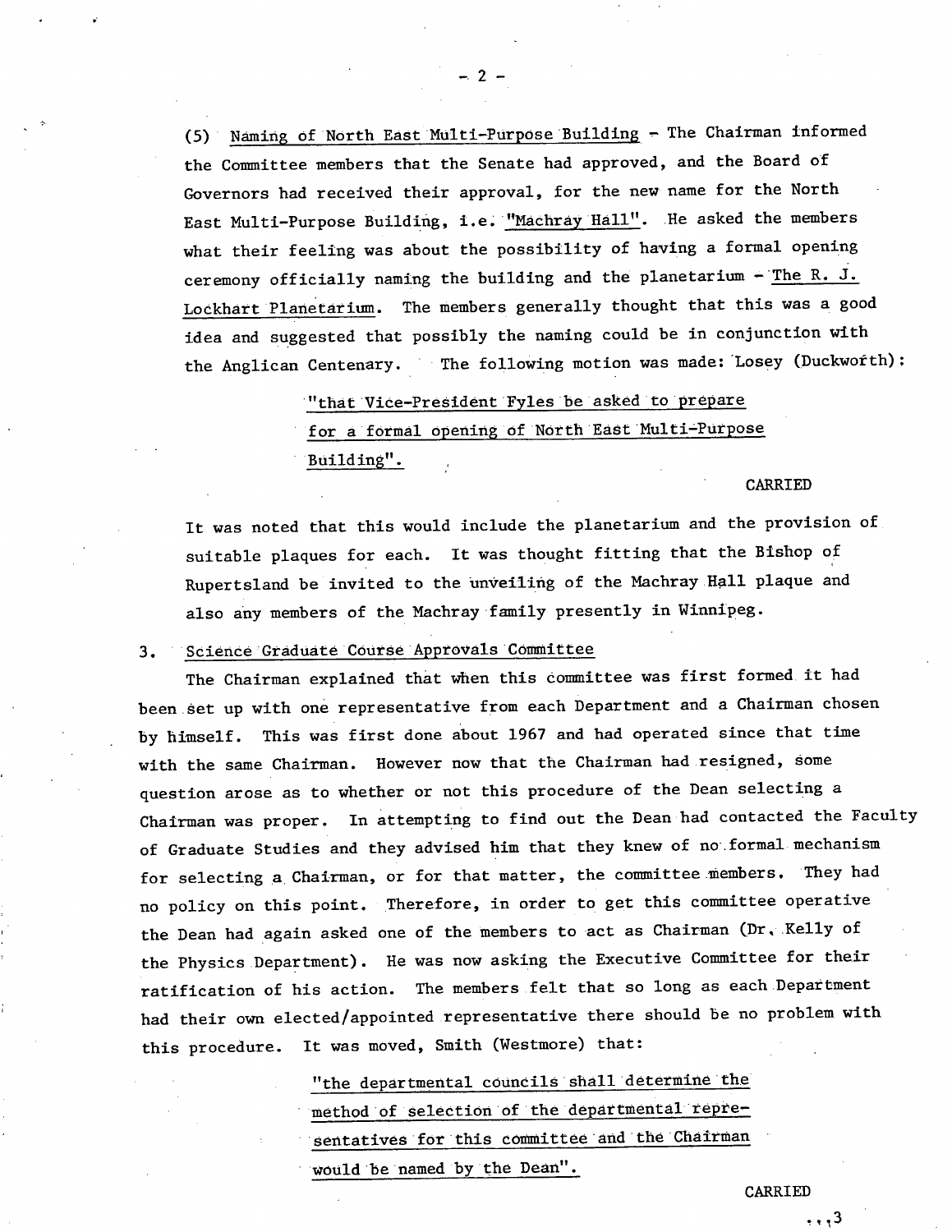## 4. Departmental Council Bylaws

(i) The Chairman presented the clause, in the Applied Mathematics Bylaw pertaining to student participation, which had been added at the Executive Committee's reëommendation.

 $-3-$ 

(ii) The Chairman informed the Committee that all the recommendations that had been proposed by this Committee had been accepted by the Departments except for the recommendation to the Physics Department Bylaw. It was stated by one of the members that further discussion regarding this matter was likely to take place at the upcoming Faculty Council meeting.

#### (iii) Computer Science

The Committee began by questioning several of the clauses in this Bylaw and as the discussion progressed more and more of the clauses were felt to be "inappropriate". It became evident that either this Bylaw hadn't been processed' through the Rules and Procedures Committee, or if it had, then It had been looked upon differently than the'Bylaws having gone through that Committee up to this point. The Chairman asked the Secretary to contact Dr. Moore, (Chairman of the Rules and Procedures Committee) and confirm with him that this bylaw had in fact been seen by them. if so, then he suggested that the Secretary obtain a copy of that Committee's suggested changes. On a motion duly moved and seconded (Davison/Westmore) the Chairman undertook to have the Executive's views on this Bylaw communicated to the Department Head.

(iv) Biology Teaching Unit

The Executive recommended the following changes:

- (a) I.2.: It was proposed that the method of selection of the student members be done as previously suggested by the Director in consultation with the Senior Stick of Science.
- I.5.(a): The Committee felt that the number of requests (8) required was too high; they suggested reconsideration.
- (c)  $I.5.(h):$  (i) The last line of page 1, i.e. "(h) The agenda for regular meetings" be deleted.

(ii) '"72 hours" be changed to read 3 working days.

(d) I.5.(i) This clause be changed to read: "Meetings shall be open

... 4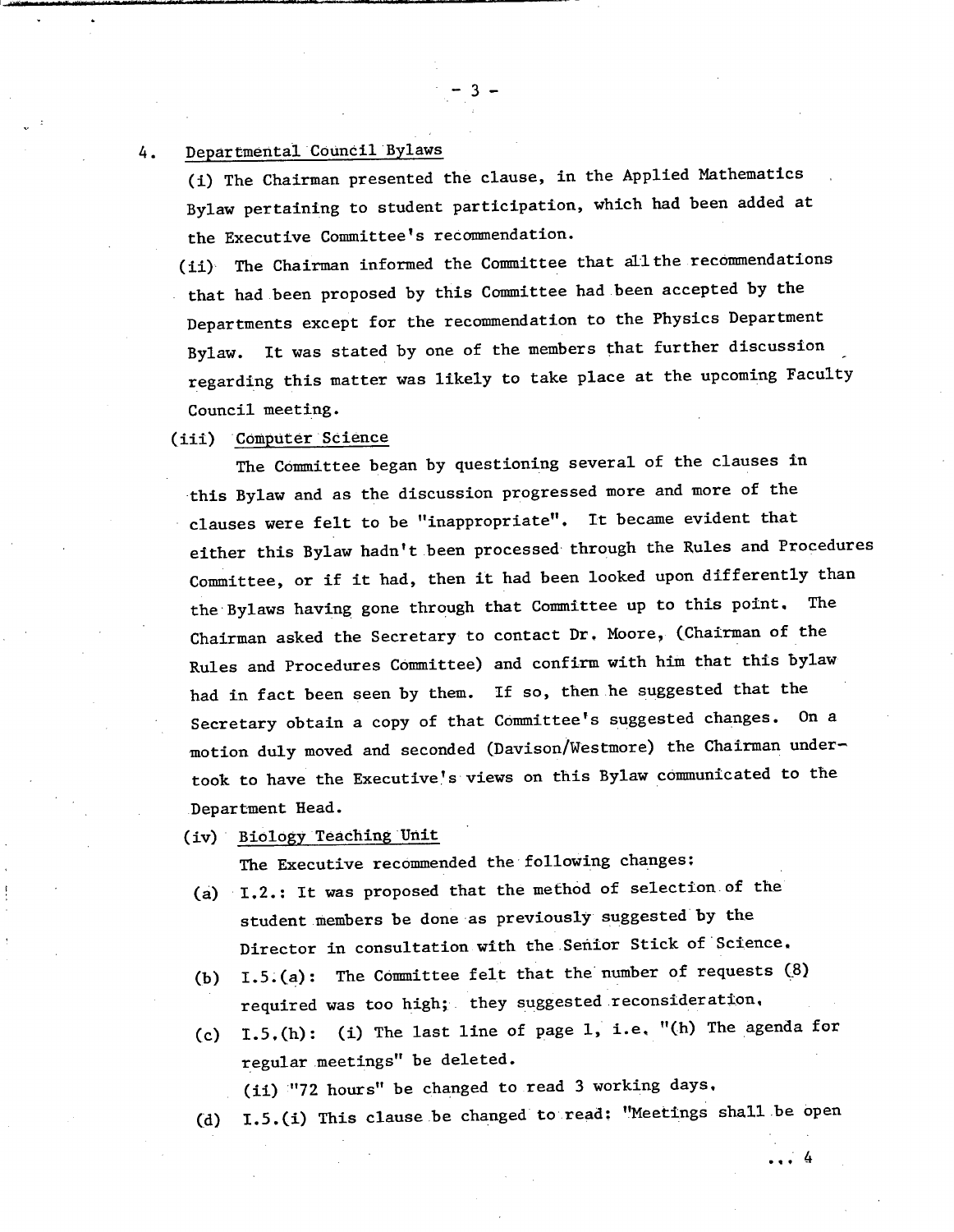to non-members of the council, subject to the right of council to declare a closed session by simple majority vote. 'Open meeting' and 'closed meeting' shall have the same meanings as those adopted by Senate".

(e) VI l(a):incorrect spelling of the word "council".

(v) Statistics

The Executive Committee recommended the following changes:

- I 1(b): include the word 'normally' between the words 'shall'  $(a)$ and 'be' in line 1.
- I 3.: It was felt that this clause was'too loose' and  $(b)$ required some qualification. The Committee also requested clarification of the clause 'a student from another constituency'. Did this mean it could be a student not even taking a course from the Department?
- I 4(d): change 'mailed' to 'circulated'.
- (d) I  $4(f)$ : change '72 hours' to '3 working days'.
- (e) I  $4(g)$ : recommended that this be changed to read the same as (d) in Biology Teaching Unit above.
- III (b) incorrect spelling of word 'provided'.  $(f)$

#### 5. ' Faculty Course 'Change COmmittee

The Chairman asked Dr. Campbell, as Chairman of the Faculty Committee on Curriculum & Course Changes to speak to this matter:

'Applied Mathematics

The first course discussed was the half-course that the Department was providing for the Department of Economics, i.e. 6,1EC. This course was also available for credit to science students but, as was pointed out at the meeting, it could not be used to form part of any major program in the Faculty of Science. Several.members.felt that this course should not even be used as one of the 8 science courses required for a B.Sc. degree, and so moved - Losey (Berry) that:

"The Executive Committee recommends that course

6.1EC be accepted but not as one of the 8 courses

... 5

necessary for credit for a Science degree".

In the discussion which followed it was stated by the Chairman that

 $-4-$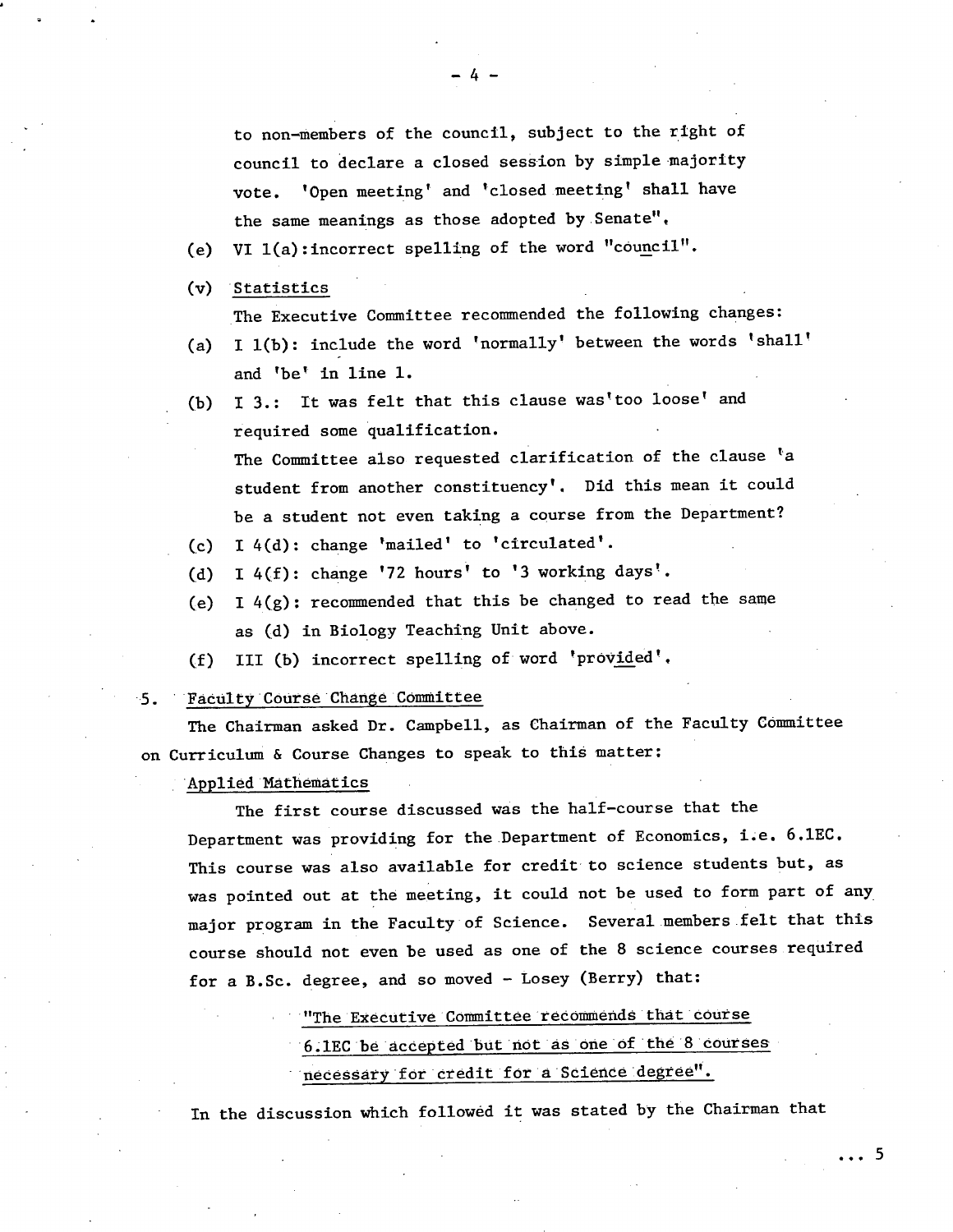although part of the instruction was given by the Economics staff, there would be no money transferred to that department for their contribution. It was also confirmed that this course would not form part of any major program in the faculty and with this assurance and the seconder's agreement, the motion was withdrawn and the course recommended forward.

Continuing the discussion on the rest of the course proposals from Applied Mathematics, it was noted that the number of new courses being proposed seemed to be unduly large. It was pointed out by Dr. Campbell that not all the courses would be given in any one year; the number offered would be based on demand. It was pointed out that the total request amounted to 18 credit hours in one term and based on an average workload/ staff member of 12 credit hours, this amounted to the workload of  $1\frac{1}{2}$  staff. The question was raised, was the department likely to get additional academic staff if these courses were approved. The Dean stated that he had discussed this very point with Dr. Arscott and had told him that the chance of the Faculty being allowed an additional position for Applied Mathematics was vanishingly small. Dr. Losey made the comment that perhaps the department could make use of existing staff already on campus, i.e. for the operation's A and B courses in particular. The obvious question that arose from these discussions was - how does the department plan to provide these additional courses if they are not going to be receiving any additional staff. It was mentioned that perhaps the department could be requested to reduce their request to, say, 6 half courses. Culminating this discussion, it was moved - Burton (Smith) •that:

"the Executive Committee approves the program

in principle but would request the head of the

department of Applied Mathematics to speak to the

following point; (1) which courses does he intend

to give next year and (2) how does he intend to do

this given his present resources"

CARRIED

Unanimous

. . . . 6

The Dean, following Dr. Losey's point, commented that staff from other allied departments in Science might assist in this teaching and there might be further transfers in the future to Applied Mathematics,

-5-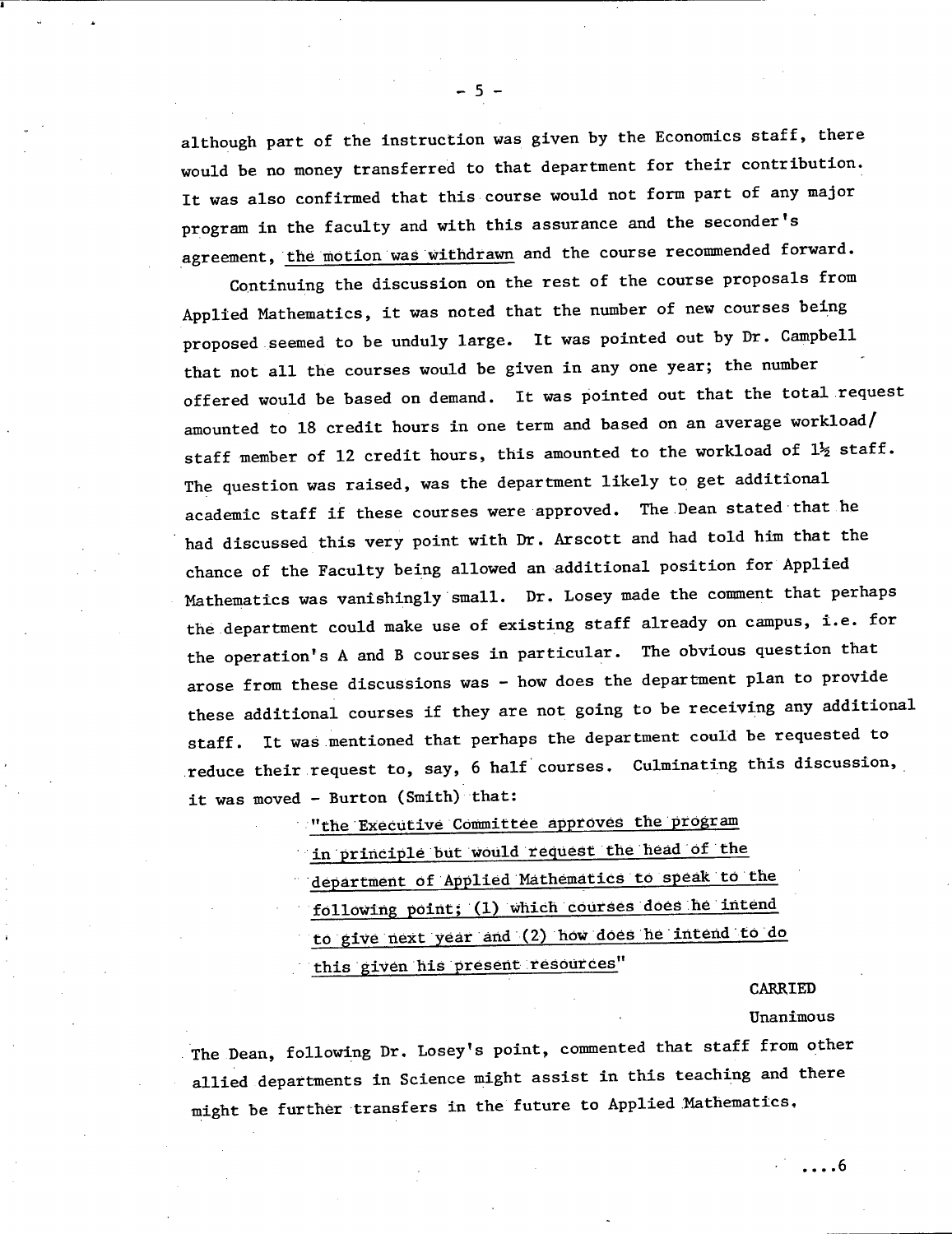#### Chemistry

The Department of Chemistry's proposal was the modification of one course and the introduction of a new course. It was noted that the department had intended to give the extra course providing they did not lose any staff entitlements, citing as an example.Dr. Giesinger's position. The Dean pointed out that this could not be guaranteed. He explained that with the current financial predicament on campus automatic replacement or even retention of that position was very unlikely. Dr. Westmore indicated that he was unable to say what the department would do regarding this course if Dr, Giesinger's position was not retained. Notwithstanding this, he moved (Duckworth) that

"the course change proposal for Chemistry

be accepted".

#### CARRIED

#### Mathematics

The Chairman indicated that he had talked with Dr. Bochonko prior to this meeting and he had been told that if course 13.358 could be changed in name to Selected Topics in Mathematics  $\delta$  Astronomy this would probably solve his problem. However, 13.358 being an Honours course, there might be other difficulties involved in this change, therefore it was agreed to defer voting on this course until the Faculty Council meeting on Friday.

A short discussion took place regarding the Mathematics remedial course. The need for this course was the poor mathematical background many students coming out of high school have nowadays. The course is a non-credit course and is to be provided on a voluntary, self-study basis. It was moved - Berry (Davison) that:

"the course be accepted".

CARRIED

Unanimous

It was moved - Berry (Losey) that:

"courses laa, iba and lbb be accepted".

#### CARRIED

Unanimous

...7

Physics

One question arose regarding the change in course 16,224 to 16.3XX

-6-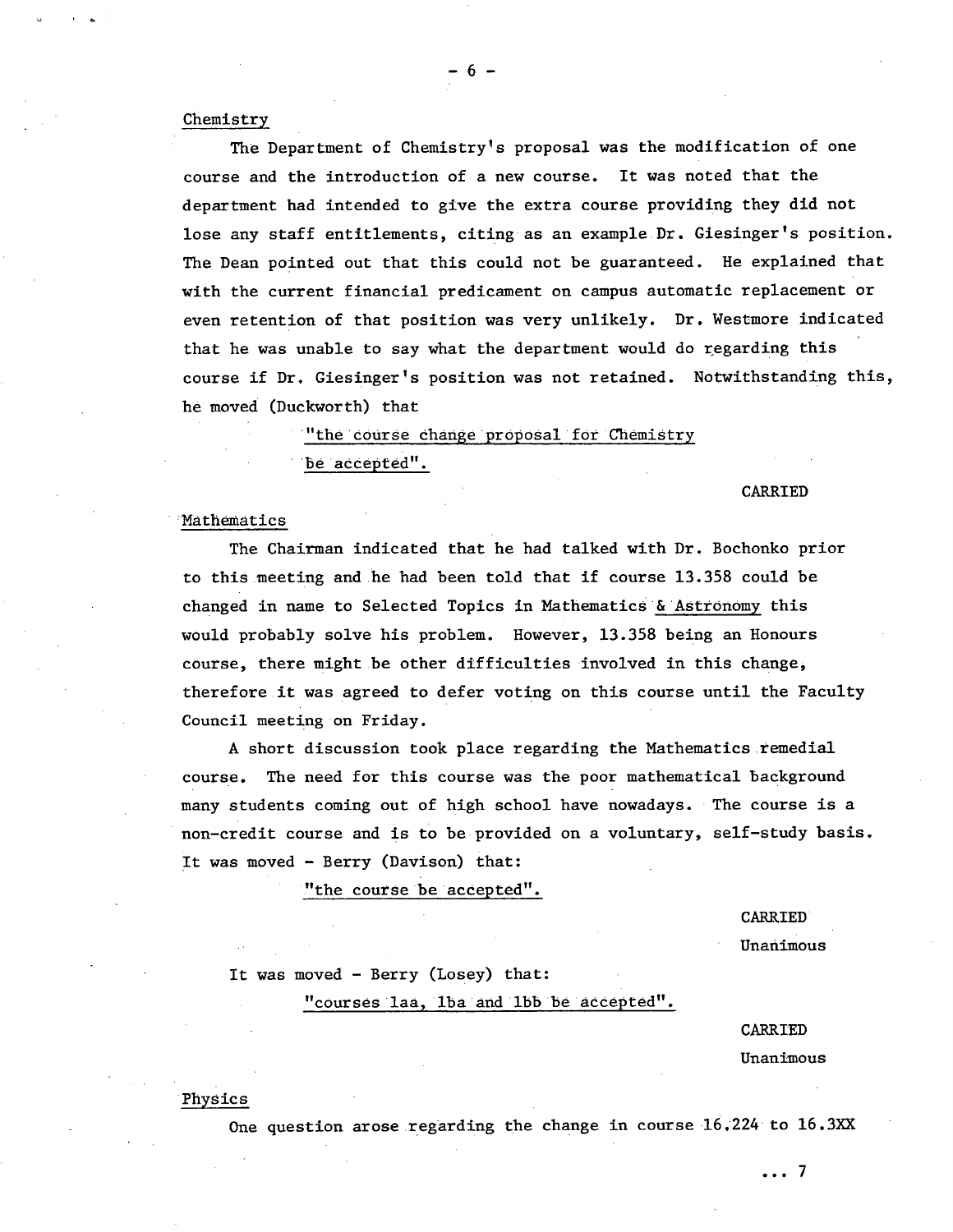and that was the requirement of a minimum of C. It was not known for certain if this was an Engineering requirement or one of the department's. Pending clarification of this by Friday's Faculty Council meeting, it was moved - Davison (Stewart) that:

"the course change be accepted."

#### CARRIED

#### Unanimous

A rather lengthy discussion developed on the two courses which had been proposed by the Physics Department and which had been dropped in the Faculty Course Change Committee.

Dr. Davison indicated that the courses that had been deleted by the Faculty Committee on Curriculum & Course Changes were honours courses in Cosmology and Relativity, and he explained that the feeling in the department was that these courses could and should be taught by Physicists. However, the course change committee felt these were courses that might more appropriately be taught by the Department of Mathematics & Astronomy or by Applied Mathematics', and on this basis recommended they not be accepted, particularly as there appeared to have been inadequate consultation with these departments. Dr. Davison said that pending a departmental meeting, scheduled prior to the Friday Faculty Council meeting, at which time the course change committee's decision would be discussed, there was likely to be further, discussion of this matter at Faculty Council, Dr. Burton drew attention to courses offered jointly'by Chemistry and Microbiology and by Botany and Zoology, and called for an examination of this possibility. Zoology

Dr. Stewart explained that this course was a joint venture between the departments of Botany and Zoology, and was 'intended to provide students with an exposure to plant and animal populations in actual field environments.

It was moved - Stewart (Burton) that:

"this course be accepted".

CARRIED

Unanimous

#### Earth Sciences

Dr. Campbell explained that this proposal was essentially a change in title and course number. It was moved - Campbell (Smith) that:

"the change be accepted".

CARRIED

Unanimous

 $-7-$